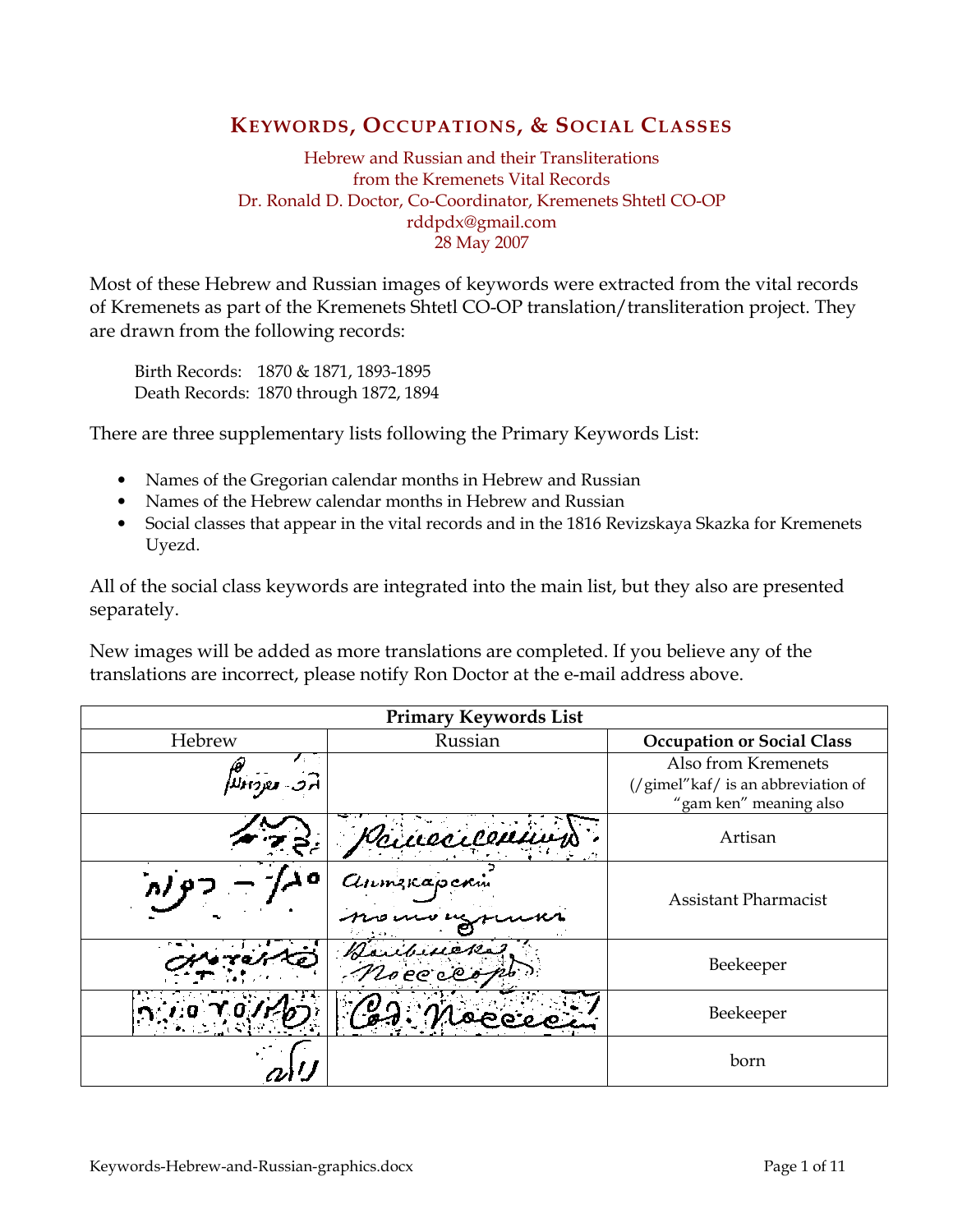|                 | Cinois<br>Current                             | carpenter, joiner                                                              |
|-----------------|-----------------------------------------------|--------------------------------------------------------------------------------|
|                 |                                               | carrier, porter<br>(This is a Yiddish word written in<br>Cyrillic characters.) |
| $f$ or $\omega$ | Na Kjudences-<br>Romo Apérevou<br>Ruad Sungre | In the Kremenets Jewish Cemetery                                               |
|                 | Oro Corno                                     | the child (girl)                                                               |
|                 | Manorat                                       | the child (boy)                                                                |
|                 | 20pola                                        | city                                                                           |
|                 |                                               | coppersmith                                                                    |
|                 | en 6                                          | daughter of                                                                    |
|                 |                                               | the deceased, died, or died                                                    |
|                 | buses for                                     | distillery<br>manager                                                          |
|                 |                                               | distillery plant manager                                                       |
|                 |                                               | District (Uyezd)<br>(the Hebrew sometimes means<br>province)                   |
|                 | Mauille<br>C                                  | ditto, the same                                                                |
| גירושי          | HXCH.<br>разведш                              | divorces                                                                       |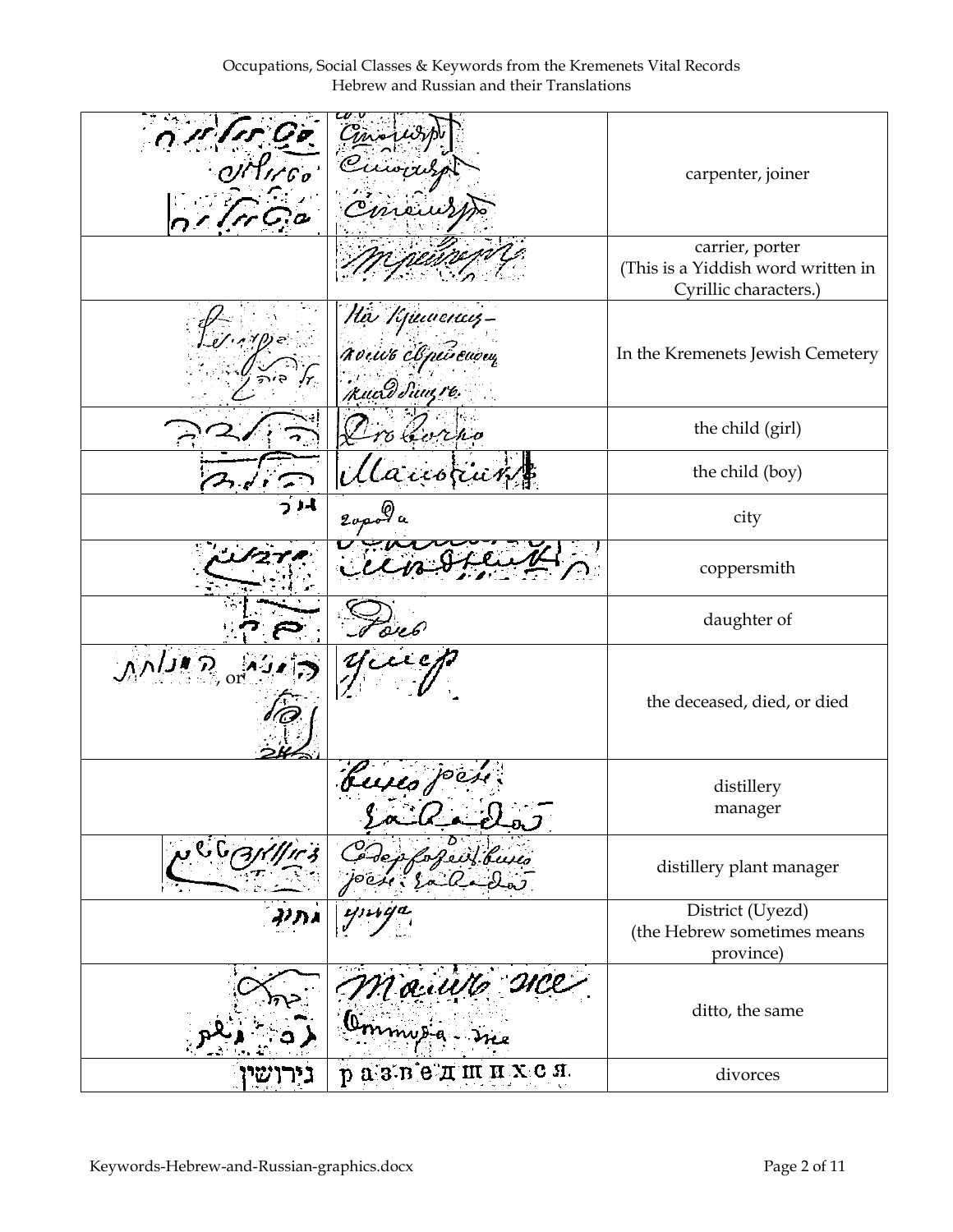Occupations, Social Classes & Keywords from the Kremenets Vital Records Hebrew and Russian and their Translations

|                                                                              | iziepegilb nuut                                   | doctor, physician                                                                                                                                                                                                                  |
|------------------------------------------------------------------------------|---------------------------------------------------|------------------------------------------------------------------------------------------------------------------------------------------------------------------------------------------------------------------------------------|
|                                                                              | $\mathcal{D}$ oterno /2                           | doctor                                                                                                                                                                                                                             |
| <u>יף העריקה ופרזיק</u> ט<br><b>Section 2</b>                                | Gooda Housemerano<br>Generation gokmopa           | doctor, college assessor                                                                                                                                                                                                           |
| דְאַנְיִאוֹי הַנְאוֹנִגְ                                                     |                                                   | learned doctor                                                                                                                                                                                                                     |
| المهدومان لتفاتحه المعاملية<br>$\mathcal P_\theta$ kra $\rho^*$ வ $\partial$ | grument dipe electronphones<br>Plarauburno pumuna | Kremenets elementary school<br>teacher                                                                                                                                                                                             |
| リアバ<br>וא ע <sub>לד</sub> ע ה <u>וא י</u>                                    | Umeup - reunbnemmen?                              | Father not known<br>(as in illegitimate child)                                                                                                                                                                                     |
|                                                                              | Dreborxa                                          | girl, female, woman                                                                                                                                                                                                                |
|                                                                              | $2$ oloj <sup>2</sup> 4<br>Ethut dias map         | goldsmith                                                                                                                                                                                                                          |
| ו גמנה במצועות מידע העריים היותר.<br>דבת תואן הפלדב לחי ביצר דער             | Tobarrou zannou na48 p                            | The groom gave to the bride a<br>marriage contract according to the<br>Law of the Torah in the amount of<br>$48$ rubles. $(H)$<br>According to a marriage record in<br>the amount of $48$ rubles $(R)$<br>[from a marriage record] |
|                                                                              |                                                   | guberniya<br>(see province)                                                                                                                                                                                                        |
| $-\mathcal{N}$                                                               |                                                   | hatter, hatmaker                                                                                                                                                                                                                   |
|                                                                              |                                                   | Jewish hospital (Russian)<br>Communal hospital, or "Society<br>for the Care of the Sick" (Hebrew<br>abbreviation for bikur kholim)                                                                                                 |
|                                                                              |                                                   | Jewish hospital (Russian)<br>hospice (Hebrew)                                                                                                                                                                                      |
|                                                                              |                                                   | He is  [followed by a name]<br>or, a.k.a. (also known as)                                                                                                                                                                          |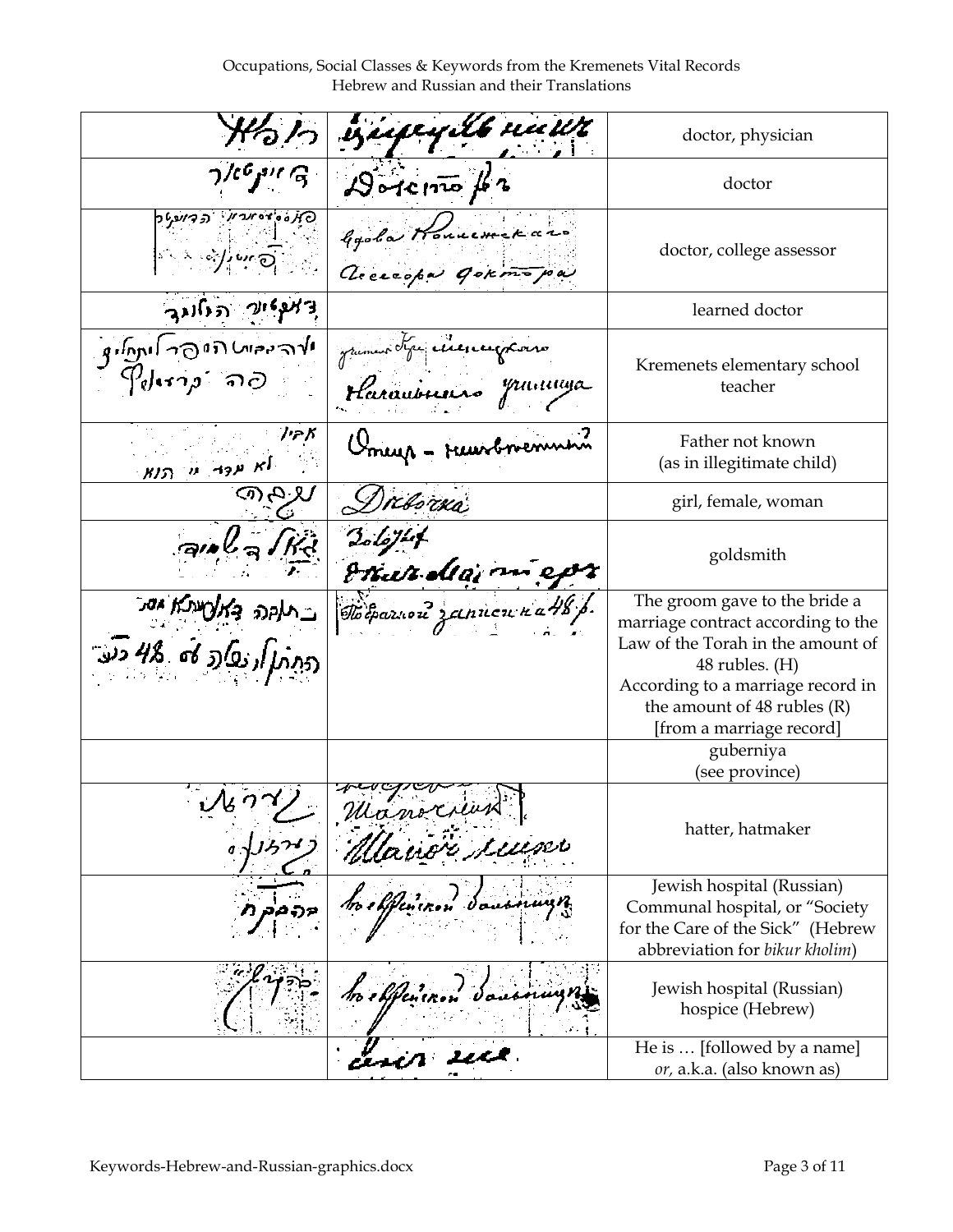Occupations, Social Classes & Keywords from the Kremenets Vital Records Hebrew and Russian and their Translations

|                                   | denadyck               | houseowner, landlord                                                                                                     |
|-----------------------------------|------------------------|--------------------------------------------------------------------------------------------------------------------------|
|                                   | tezanorino             | illegitimate child                                                                                                       |
|                                   |                        | innkeeper                                                                                                                |
|                                   |                        | Jewish man                                                                                                               |
|                                   |                        | Jewish woman                                                                                                             |
|                                   | Centley                | joiner (carpenter)                                                                                                       |
|                                   |                        | lathe operator                                                                                                           |
| بهديعها<br>ાજિલા ( <i>દર્જ</i> ત) | Compru 281. sak. Spakr | according to the Law of Moses<br>and Israel married(H)<br>entered into a lawful marriage (R)<br>[from a marriage record] |
| ر د                               | cleanbrurer            | male, masculine, boy                                                                                                     |
|                                   |                        | meat tax collector                                                                                                       |
| Walse Jon                         | Tuaenti                | member of the city Duma                                                                                                  |
|                                   | <b>or</b>              | merchant, tradesman, dealer                                                                                              |
| or                                | or                     | merchant, 2 <sup>nd</sup> guild                                                                                          |
|                                   |                        | merchant's grandson                                                                                                      |
|                                   | or<br>Kyn              | merchant's son                                                                                                           |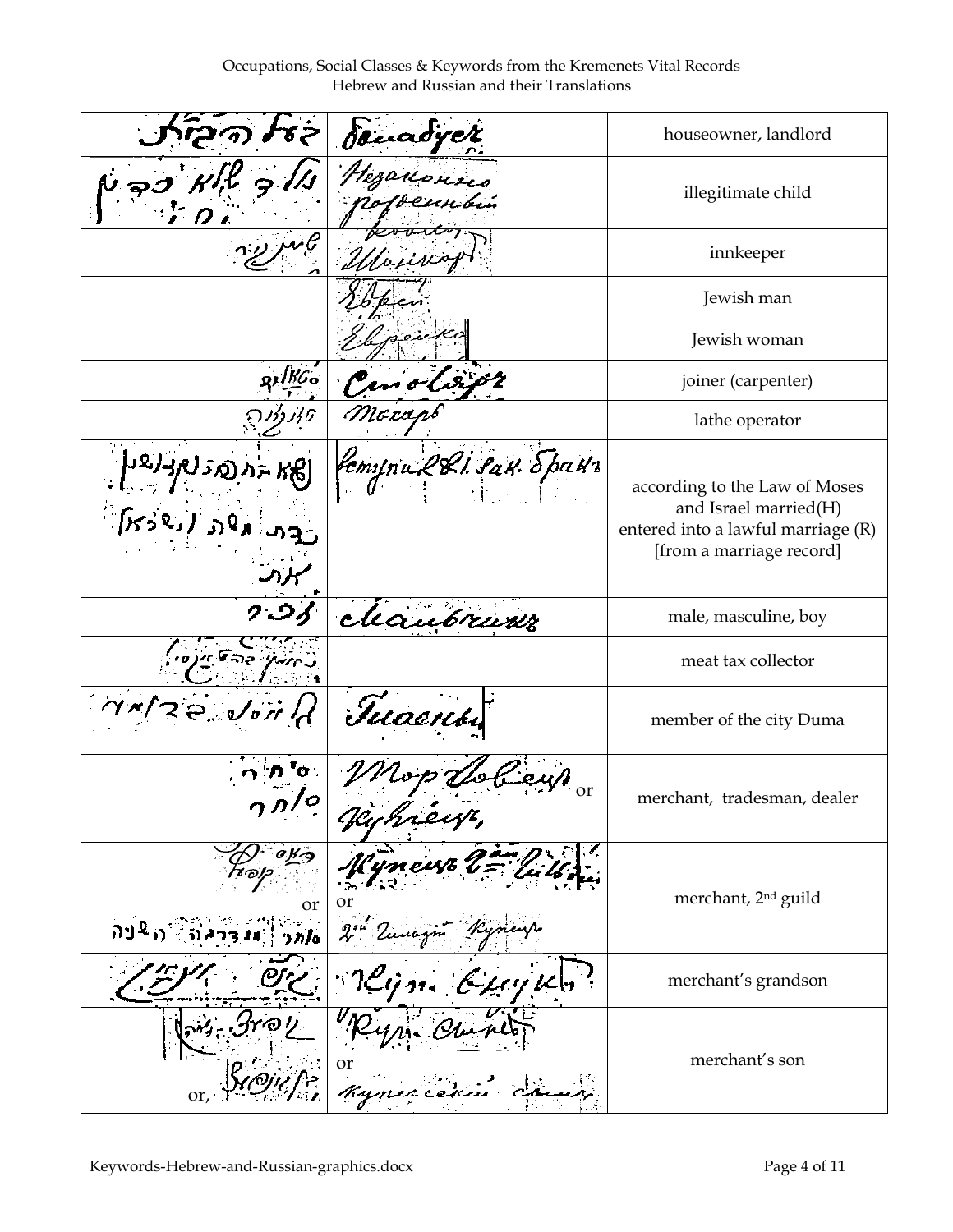Occupations, Social Classes & Keywords from the Kremenets Vital Records Hebrew and Russian and their Translations

| or<br><i>ק </i> היאור          |                                                |                                                                              |
|--------------------------------|------------------------------------------------|------------------------------------------------------------------------------|
|                                | Blexand heur                                   | miscarriage                                                                  |
| ∧יֲל                           | cuit,                                          | month                                                                        |
|                                | Thy ar a Sparyn rolua).                        | Musician in the Dragoon<br>Regiment                                          |
| ¥÷<br>的动作性                     | sto phurann ésa<br> ruunon nenn -<br> ruentu : | mutual hatred<br>(reason for divorce)                                        |
| $\frac{1}{\sqrt{2}r^{3}q^{2}}$ | Cosuro He anima                                | near Kremenets                                                               |
|                                |                                                | and named                                                                    |
| (ن د ټ                         |                                                | Newborn daughter, and her name<br>$is \dots$<br>Newborn son, and his name is |
|                                | ලය                                             | Russian: not married<br>Hebrew: the young man                                |
|                                |                                                | the old man                                                                  |
|                                |                                                | the old woman                                                                |
|                                |                                                | porter                                                                       |
|                                |                                                | province (guberniya)<br>(the Hebrew means "district")                        |
| ລາກ                            |                                                | The Rabbi of the city (Aramaic)                                              |
|                                |                                                | retired<br>(this is a Russian word written in<br>Hebrew characters.)         |
| `ر ر ا                         |                                                | the same, ditto??                                                            |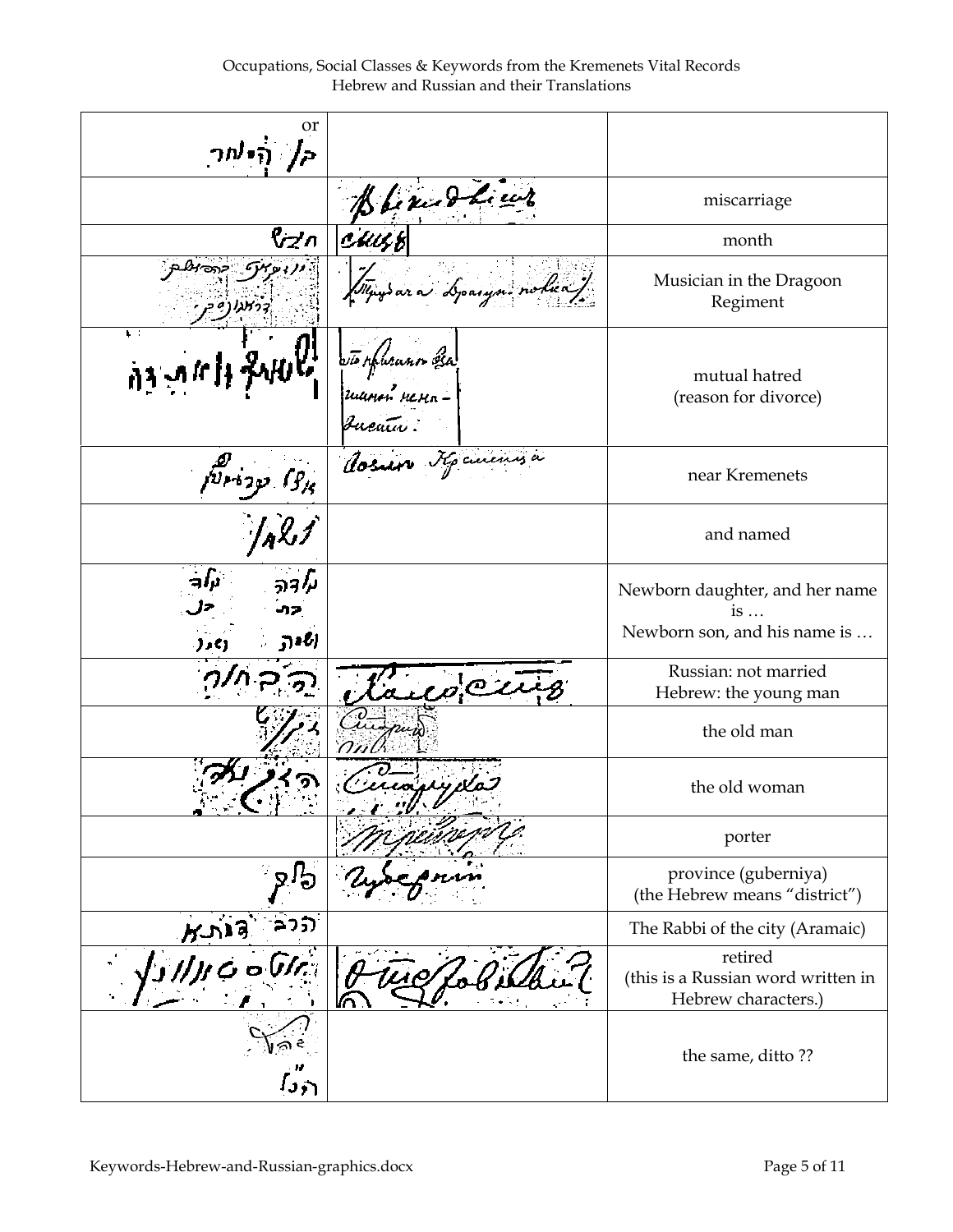Occupations, Social Classes & Keywords from the Kremenets Vital Records Hebrew and Russian and their Translations

|                                           | üCecUb            | scribe                                                                          |
|-------------------------------------------|-------------------|---------------------------------------------------------------------------------|
|                                           |                   | self-employed (?), fur dealer (?)                                               |
|                                           | elkuy             | servant                                                                         |
|                                           |                   | abbreviation of sloboda,<br>a large settlement or suburb                        |
|                                           |                   | from the shtetl of                                                              |
| usan Is                                   |                   | Shamash in the Kahal<br>or<br>the Shamash in the "Beyt<br>Midrash" of the Magid |
|                                           |                   | and she is also                                                                 |
| $O$ or $C$                                | Kans              | shoemaker                                                                       |
|                                           |                   | the single man (H)<br>the young man $(R)$<br>[from a marriage record]           |
| ىدا د                                     | дл вицею          | the single woman (H)<br>with the single woman (R)<br>[from a marriage record]   |
|                                           | υ                 | soldier                                                                         |
|                                           | Lecèrn.<br>dición | billeted soldier                                                                |
| ה <i>יווארוס הישאיר</i> ר                 |                   | discharged soldier                                                              |
|                                           | 11 O              | retired soldier                                                                 |
| しらん                                       |                   | soldier on indefinite leave<br>(termless soldier)                               |
| <b>州形っとつ</b><br><i><b>illsophodes</b></i> | 122. Codgard      | soldier in non-combatant<br>company                                             |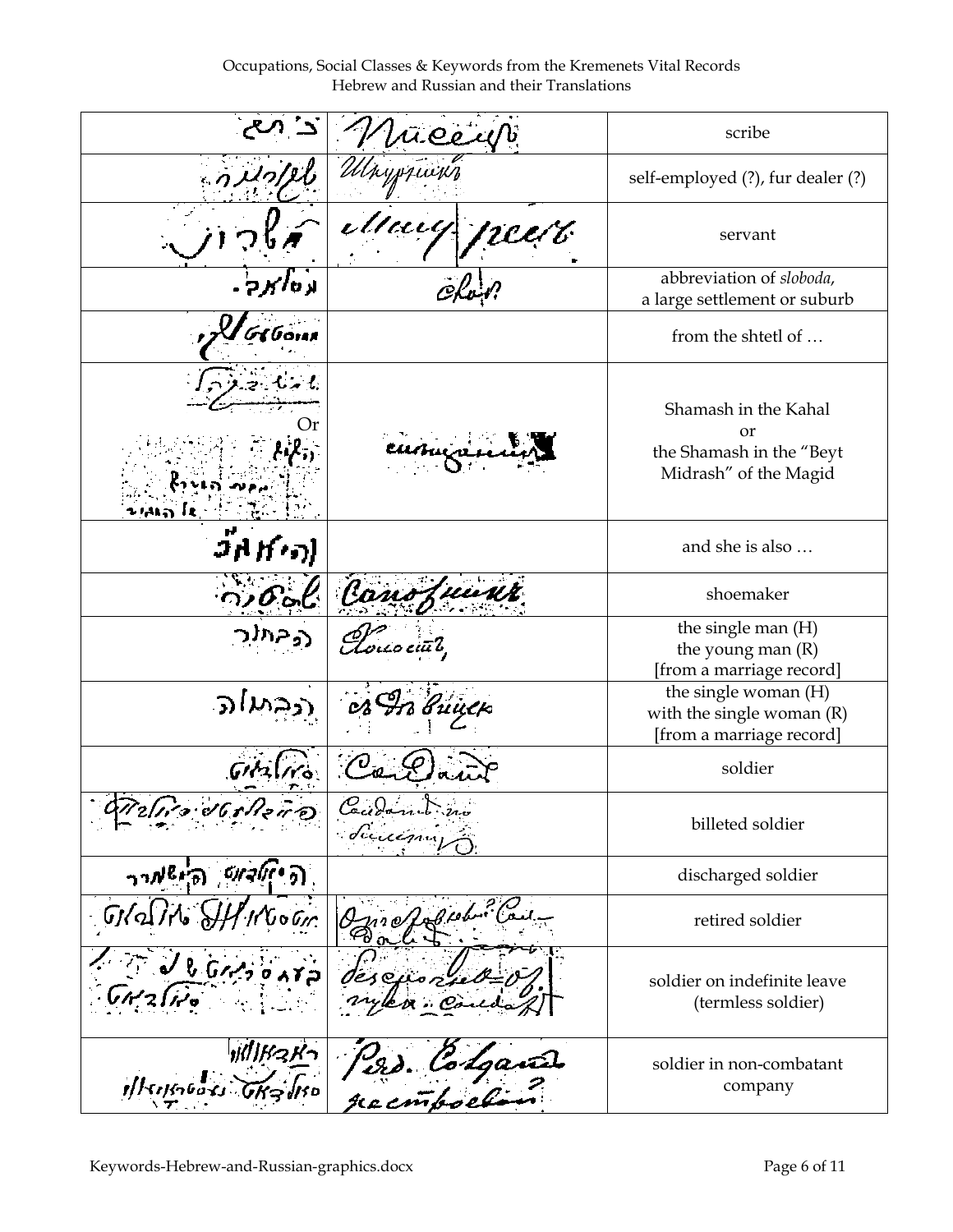Occupations, Social Classes & Keywords from the Kremenets Vital Records Hebrew and Russian and their Translations

|                                                                                                                                                                                                                                                                                                                                                            | formbe                               |                                                                                 |
|------------------------------------------------------------------------------------------------------------------------------------------------------------------------------------------------------------------------------------------------------------------------------------------------------------------------------------------------------------|--------------------------------------|---------------------------------------------------------------------------------|
|                                                                                                                                                                                                                                                                                                                                                            | Isyolar                              | private, common soldier                                                         |
| Grafno-Wrant                                                                                                                                                                                                                                                                                                                                               | Clayobon cougeting                   | Common (rank & file) soldier,                                                   |
| $G_1$ $g$ $\partial$ $\partial$ $g$                                                                                                                                                                                                                                                                                                                        | Coicoant bules                       | soldier, red ticket                                                             |
|                                                                                                                                                                                                                                                                                                                                                            |                                      | son of                                                                          |
|                                                                                                                                                                                                                                                                                                                                                            | Thogain.<br>cuen:                    | stillborn child<br>(Hebrew: dead female)                                        |
|                                                                                                                                                                                                                                                                                                                                                            | nopmic                               | Tailor                                                                          |
| $\frac{1}{2}$<br>$\mathcal{P}_\theta$ dera $\rho^+$ and                                                                                                                                                                                                                                                                                                    | I pe incurrence<br>Harauburus pumuna | teacher in elementary school in<br>Kremenets                                    |
| $\sum_{i=1}^N\sum_{j=1}^{N-1}\sum_{j=1}^{N-1}\sum_{j=1}^{N-1}\sum_{j=1}^{N-1}\sum_{j=1}^{N-1}\sum_{j=1}^{N-1}\sum_{j=1}^{N-1}\sum_{j=1}^{N-1}\sum_{j=1}^{N-1}\sum_{j=1}^{N-1}\sum_{j=1}^{N-1}\sum_{j=1}^{N-1}\sum_{j=1}^{N-1}\sum_{j=1}^{N-1}\sum_{j=1}^{N-1}\sum_{j=1}^{N-1}\sum_{j=1}^{N-1}\sum_{j=1}^{N-1}\sum_{j=1}^{N-1}\sum$<br>ື່ <i>ໃ</i> ລະຈີ ໜγກ | 1 yumani chaeuckasa nar.<br>yurnua)  | First teacher at the Hebrew<br>elementary school                                |
|                                                                                                                                                                                                                                                                                                                                                            | Metawe                               | teacher, teacher's assistant<br>(melamed)                                       |
|                                                                                                                                                                                                                                                                                                                                                            |                                      | three                                                                           |
| nnull1, G, G                                                                                                                                                                                                                                                                                                                                               |                                      | tobacco cutter                                                                  |
|                                                                                                                                                                                                                                                                                                                                                            | syanî                                | town dweller (or townsman,<br>merchant class, middle class, petty<br>bourgeois) |
|                                                                                                                                                                                                                                                                                                                                                            |                                      | town dweller from Rovno                                                         |
|                                                                                                                                                                                                                                                                                                                                                            |                                      | turner                                                                          |
|                                                                                                                                                                                                                                                                                                                                                            | A rusney be<br>Maugue                | Twins, name of the first is                                                     |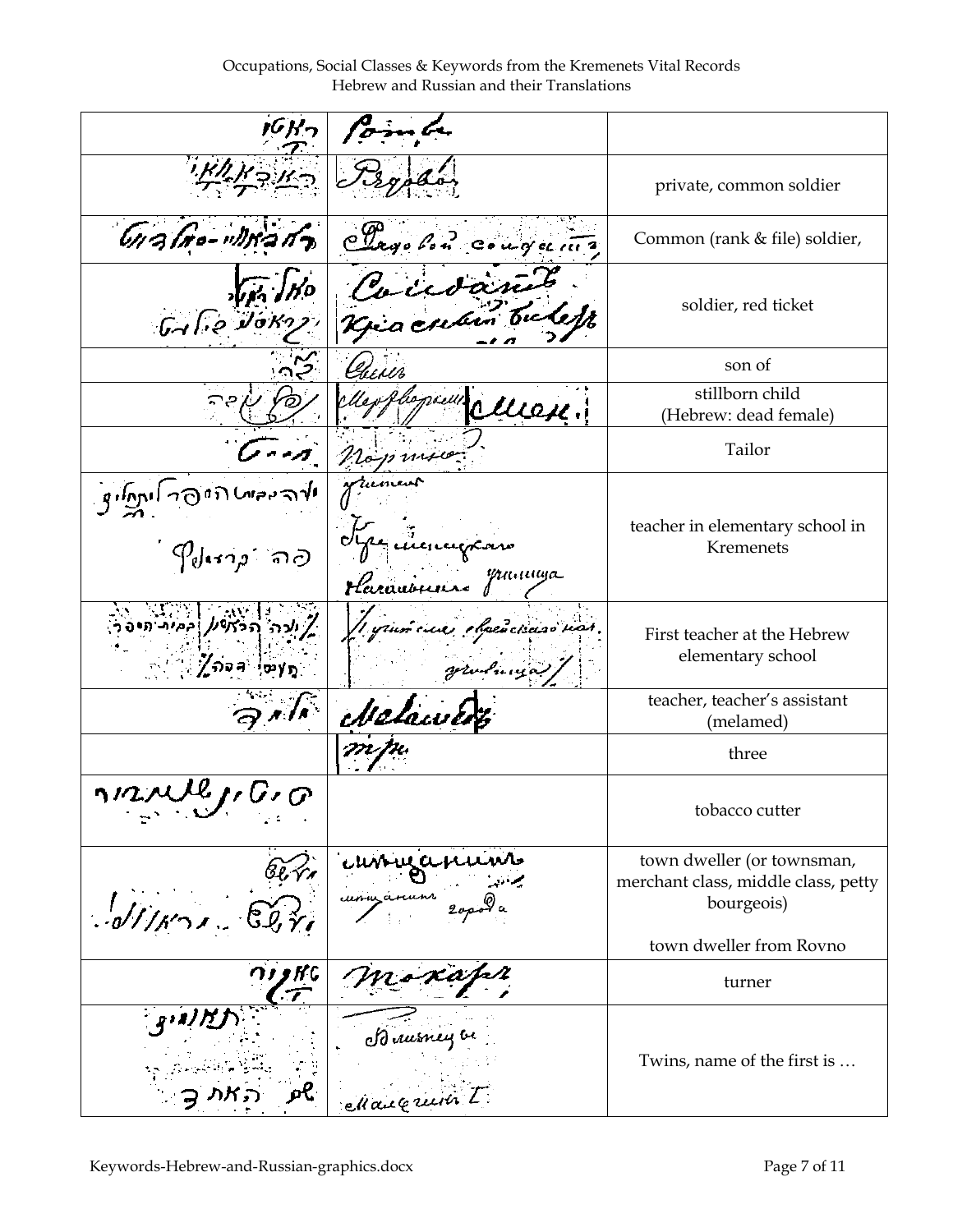Occupations, Social Classes & Keywords from the Kremenets Vital Records Hebrew and Russian and their Translations

|          | 1711 H P 2 Hm Heurbracentinello | Unknown, as in the father is not<br>known      |
|----------|---------------------------------|------------------------------------------------|
|          |                                 | Uyezd<br>see District                          |
|          |                                 | village                                        |
|          |                                 | the young man                                  |
|          |                                 | wagonmaster                                    |
|          |                                 | water carrier                                  |
|          |                                 | weeks                                          |
|          | Hedth<br>Gyobo                  | widow                                          |
|          | <b>or</b>                       | wife of                                        |
| דבין     | Chummcuhun dann                 | the witnesses were<br>[from a marriage record] |
|          |                                 | woman                                          |
| האל הונו | enwana                          | married woman                                  |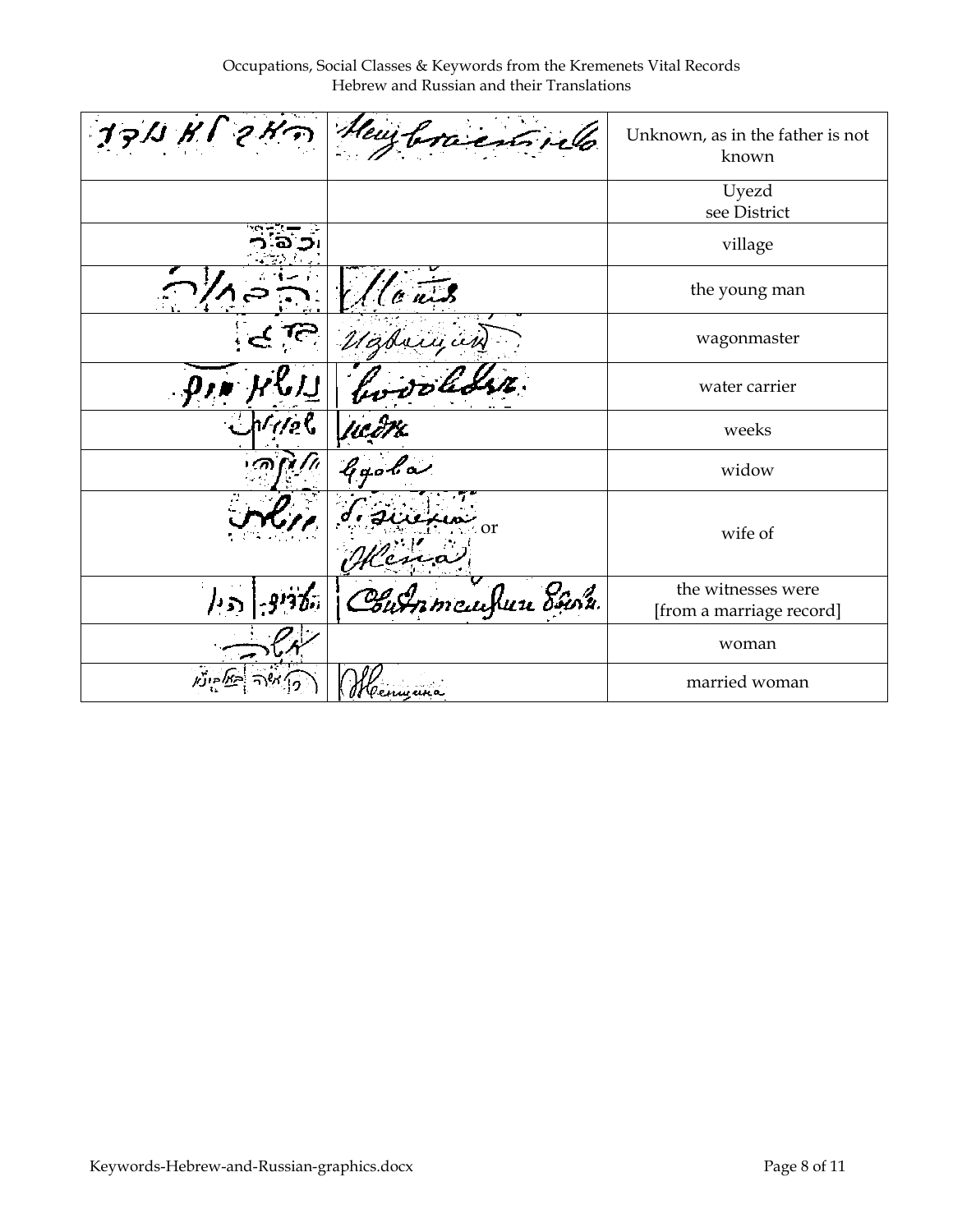# MONTHS OF THE YEAR

### Gregorian Months

|                           | OVILIN' Lubayes     | January   |
|---------------------------|---------------------|-----------|
|                           |                     | February  |
| GeKi                      | Mapme               | March     |
| ′∙ছ@⊬                     | coluyents           | April     |
| $\mathbf{m}$              | $\epsilon$ llas     | May       |
| Ńμ                        | Twhy<br>another     | June      |
|                           |                     | July      |
| $\widetilde{\mathcal{W}}$ | Abrycfer            | August    |
| tGko.                     | Ceuzaips            | September |
| Deligic                   | approp.<br>That fig | October   |
| ny,<br>źκ.                |                     | November  |
|                           | Denaspy             | December  |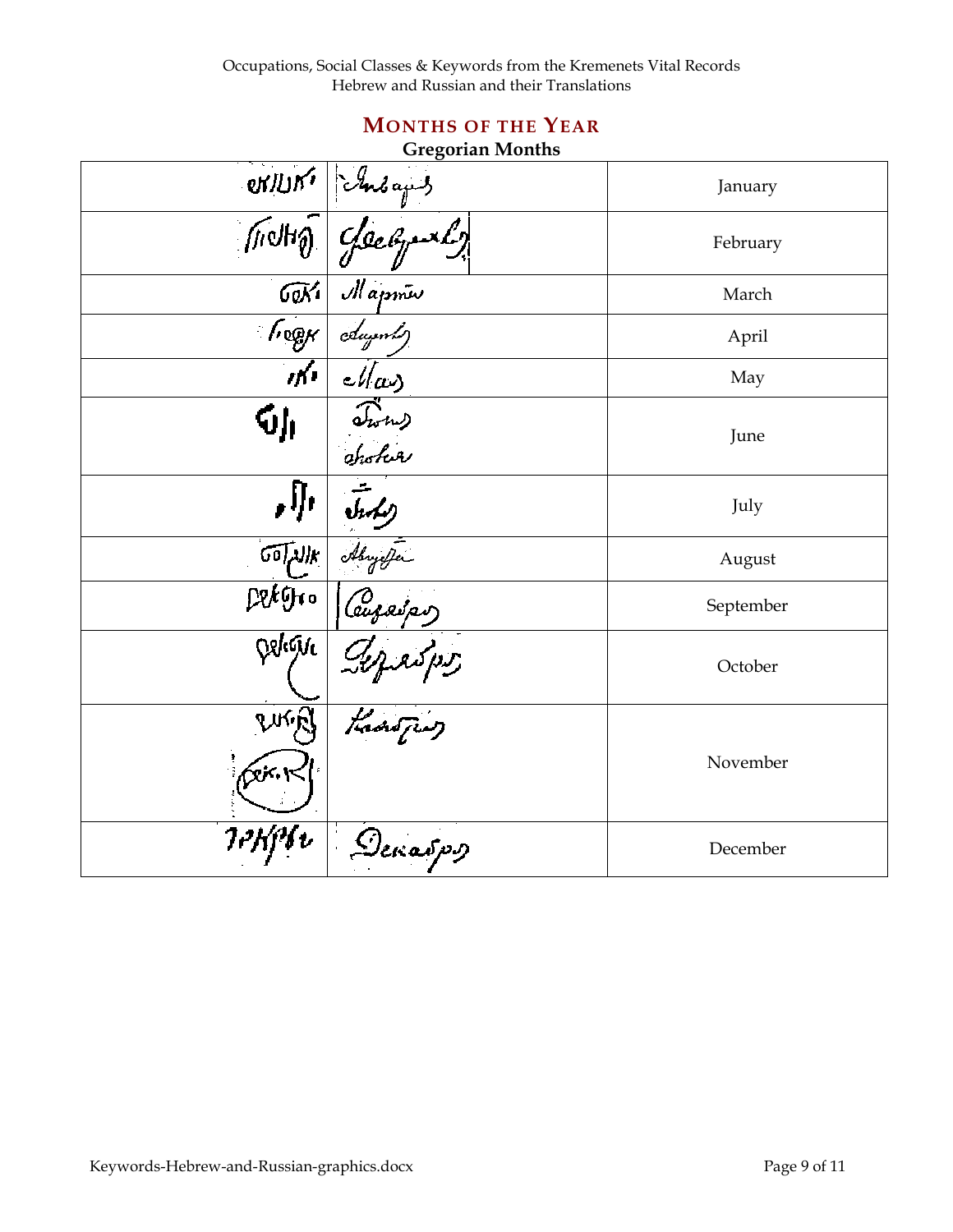#### Hebrew Months

| ע"י                      | $\sqrt{\frac{m_{\mathrm{turb}}}{g}}$ | Tishri<br>(corresponds approximately to<br>December) |
|--------------------------|--------------------------------------|------------------------------------------------------|
| $\mathfrak{g}_{\Lambda}$ |                                      | Kheshvan                                             |
|                          |                                      | Kislev                                               |
|                          | Monseca                              | Tevet                                                |
| نا ۾ آبا                 |                                      | Tevet                                                |
|                          | Waaja                                | Shevat                                               |
| $\gamma$ dr              |                                      | Adar                                                 |
| ل ما                     | Fluorn                               | Nisan                                                |
|                          |                                      | Iyar                                                 |
| l/ro                     |                                      | Sivan                                                |
| תולג                     | Cuteward<br>Mangla<br>Ottawysa       | Tammuz                                               |
| eK.                      |                                      | Av                                                   |
| िसि                      |                                      | Elul                                                 |